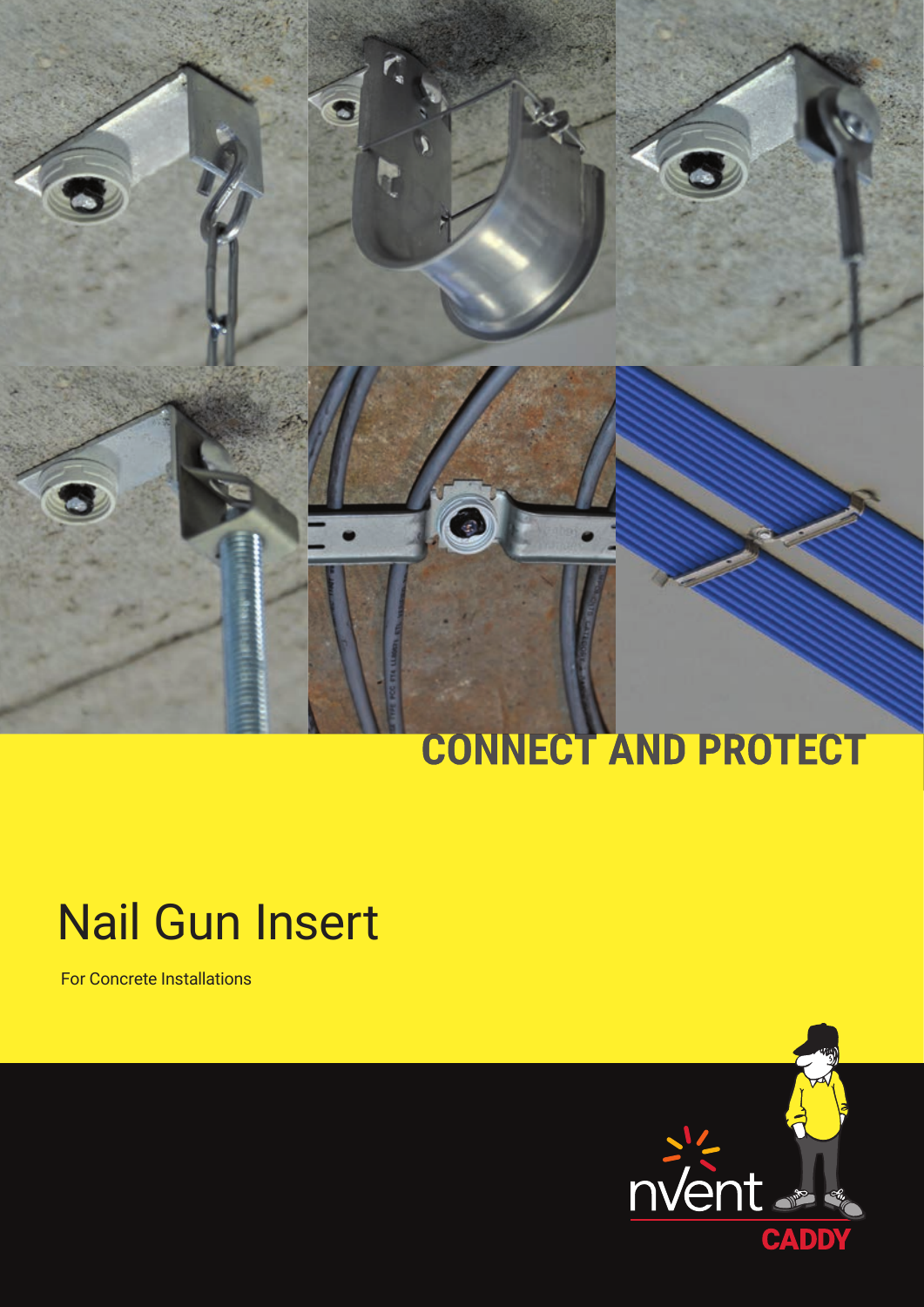### Angle Bracket with Nail Gun Bracket







Material: Steel; Nylon Finish: Electrogalvanized

#### **Part Number | Article Number Hole Size HS Height H Width W A Static Load F** ABGBSF 173446 7.1 mm 25.5 mm 50 mm 38 mm 440 N

**FEATURES**

floor using a pole

metal decking

• Provides an attachment point for nVent CADDY Speed Link

• Quickly and easily attaches to concrete, steel or composite

assemblies, wire, S-hooks or chain

• Complete with concrete nail gun insert bracket

• Longer leg angle bracket for tool clearance

• Clips onto nozzle of gas or battery-actuated nail guns allowing for hands-off installation at structure or from the

Static Load represents the static load of the nail gun insert assembly. Please consult with the nail manufacturer to evaluate the static load of the nail and type of concrete used for the installation. Maximum load is the lesser of the static load from the nail manufacturer or the published load for the assembly.

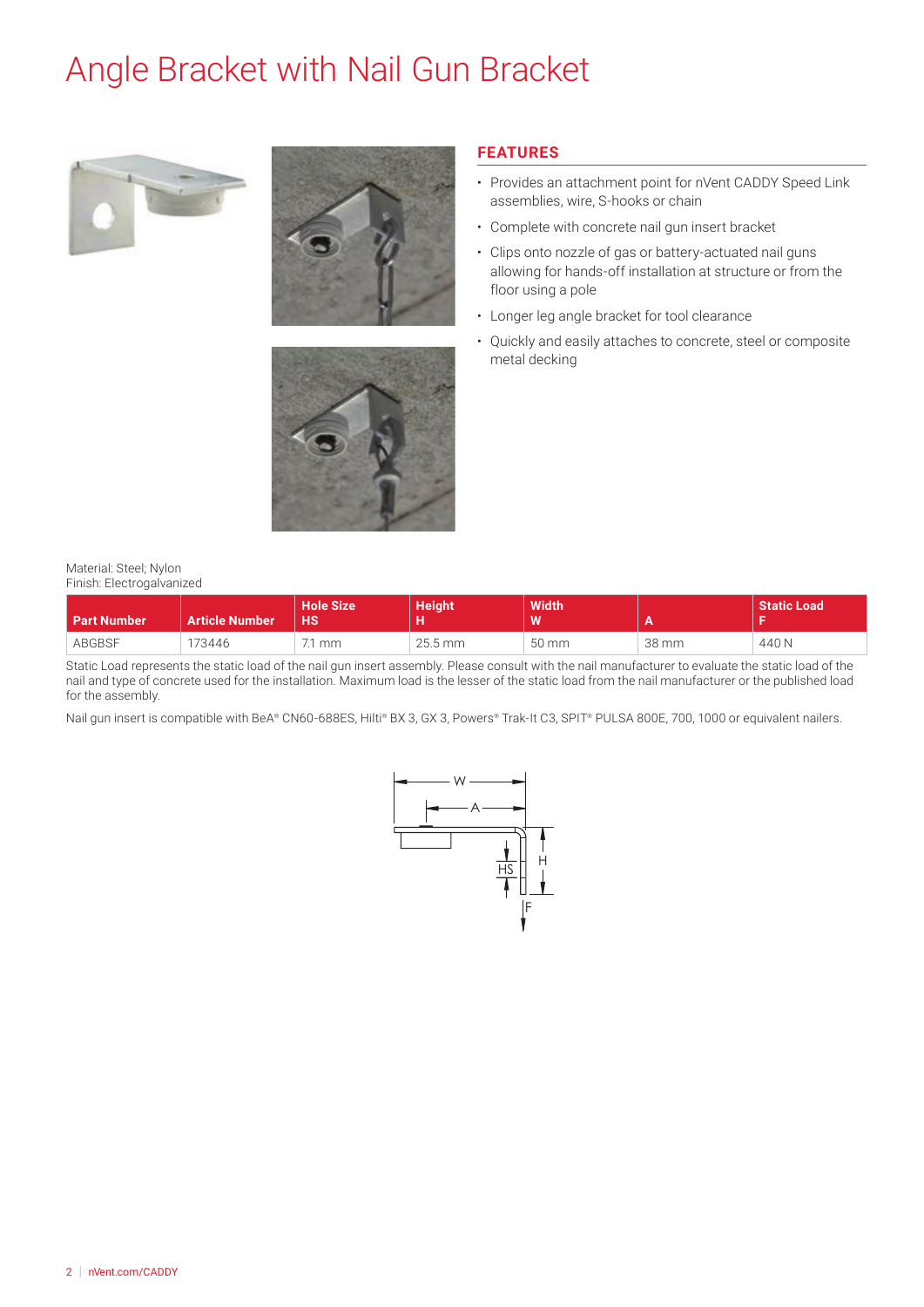### Cat HP J-Hook with Nail Gun Bracket







#### **FEATURES**

- Provides optimal support for high-performance data cable, up to and including Cat 5e, Cat 6, Cat 6A, Cat 7 and fibre optic
- Complete with concrete nail gun insert bracket
- Clips onto nozzle of gas or battery-actuated nail guns allowing for hands-off installation at structure or from the floor using a pole
- Longer leg angle bracket for tool clearance
- Quickly and easily attaches to concrete, steel or composite metal decking
- Rounded edges on J-Hooks provide proper bend radius support for high performance data cables
- Provides superior fill capacity and load rating over most other non-continuous cable support alternatives
- Complies with EN 50174-2
- Meets ISO®/IEC 14763-2, ANSI®/TIA 568 and ANSI®/TIA 569

Material: Steel; Nylon Finish: Electrogalvanized; Pregalvanized

| <b>Part Number</b> | <b>Article Number</b> | Diameter<br>ø      | Area                    | Cable<br>Capacity.<br>Cat 5e | <b>Cable</b><br>Capacity,<br>Cat 6 | Cable<br><b>Capacity,</b><br>Cat 6A | <b>Height</b> |                   | <b>Static Load</b> |
|--------------------|-----------------------|--------------------|-------------------------|------------------------------|------------------------------------|-------------------------------------|---------------|-------------------|--------------------|
| CAT16HPGBSF        | 180811                | $25 \,\mathrm{mm}$ | $690 \,\mathrm{mm}^2$   | 20                           | 15                                 | 10                                  | 110 mm        | $35.6 \text{ mm}$ | 270 N              |
| CAT32HPGBSF        | 180821                | 50 mm              | $2.561$ mm <sup>2</sup> | 90                           | 60                                 | 35                                  | $127$ mm      | 35.6 mm           | 270 N              |

Static Load represents the static load of the nail gun insert assembly. Please consult with the nail manufacturer to evaluate the static load of the nail and type of concrete used for the installation. Maximum load is the lesser of the static load from the nail manufacturer or the published load for the assembly.

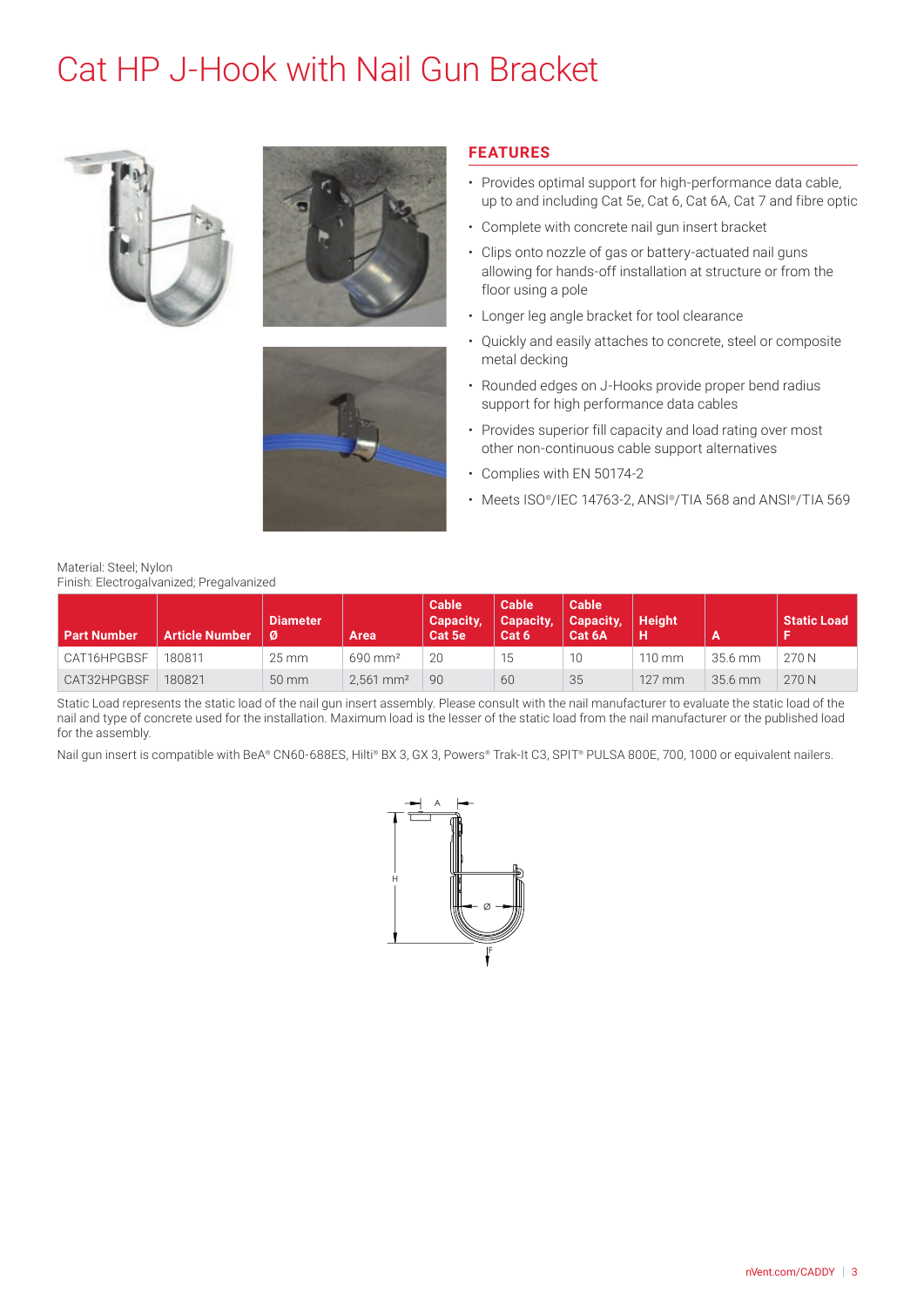### Speed Link SLK with Nail Gun Bracket









Material: Steel; Zinc Alloy; Polypropylene; Nylon Finish: Electrogalvanized Static Load Safety Factor: 5:1

#### **FEATURES**

- Complete system includes wire, locking device and concrete nail gun insert bracket
- Clips onto nozzle of gas or battery-actuated nail guns allowing for hands-off installation at structure or from the floor using a pole
- Longer leg angle bracket for tool clearance
- Quickly and easily attaches to concrete, steel or composite metal decking

| <b>Part Number</b>                | <b>Article Number</b> | <b>Wire Rope Length</b> | $\overline{A}$ | B         | <b>Static Load</b> |  |  |
|-----------------------------------|-----------------------|-------------------------|----------------|-----------|--------------------|--|--|
| <b>Wire Rope Diameter: 1.5 mm</b> |                       |                         |                |           |                    |  |  |
| SLK15L2GBSF                       | 197812                | 2 <sub>m</sub>          | 38 mm          | $25.5$ mm | 195N               |  |  |
| SLK15L3GBSF<br>197813             |                       | 3 <sub>m</sub>          | 38 mm          | $25.5$ mm | 195N               |  |  |
| <b>Wire Rope Diameter: 2.0 mm</b> |                       |                         |                |           |                    |  |  |
| SLK2L2GBSF                        | 197814                | 2 <sub>m</sub>          | 38 mm          | 25.5 mm   | 440 N              |  |  |
| SLK2L3GBSF                        | 197815                | 3 <sub>m</sub>          | 38 mm          | $25.5$ mm | 440 N              |  |  |

| Height<br>F | <b>Width</b><br><b>M</b> | <b>Thickness</b>  | <b>Angle</b> |
|-------------|--------------------------|-------------------|--------------|
| 55 mm       | 19 mm                    | $12.5 \text{ mm}$ | 90° Max      |

Static Load represents the static load of the nail gun insert assembly. Please consult with the nail manufacturer to evaluate the static load of the nail and type of concrete used for the installation. Maximum load is the lesser of the static load from the nail manufacturer or the published load for the assembly.



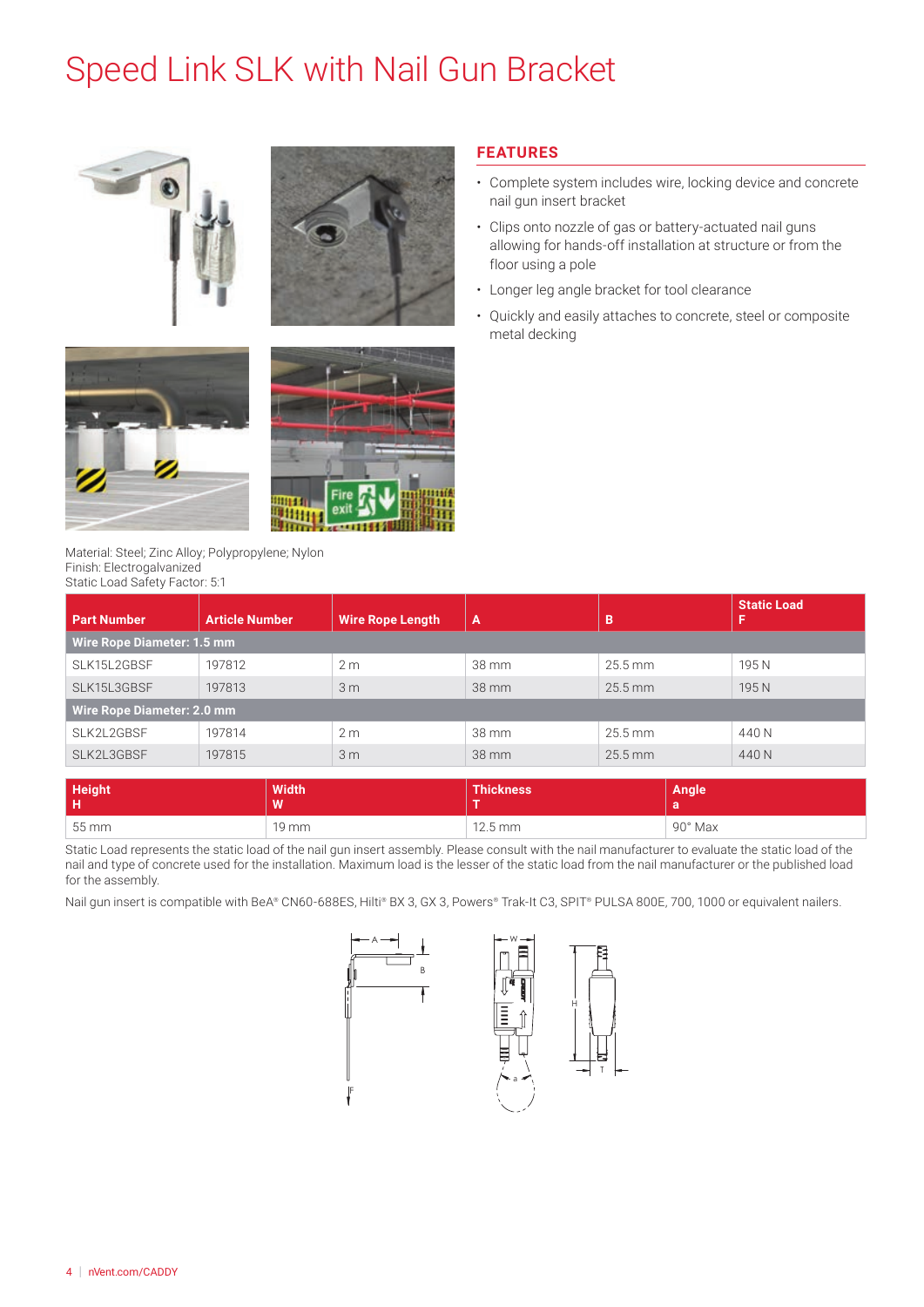### Thread Install Rod Hanger with Nail Gun Bracket





#### **FEATURES**

- Suspends threaded rod without the need for additional hardware
- Complete with concrete nail gun insert bracket
- Clips onto nozzle of gas or battery-actuated nail guns allowing for hands-off installation at structure or from the floor using a pole
- Longer leg angle bracket for tool clearance
- Quickly and easily attaches to concrete, steel or composite metal decking

#### Material: Steel; Spring Steel; Nylon

Finish: nVent CADDY Armour; Electrogalvanized

| <b>Part Number</b> | <b>Article Number</b> | <b>Rod Size</b><br><b>RS</b> | <b>Height</b> | <b>Width</b><br>W | Ð     | <b>Static Load</b> |
|--------------------|-----------------------|------------------------------|---------------|-------------------|-------|--------------------|
| M10TIBGBSF         | 70916                 | M10                          | 60 mm         | 59 mm             | 38 mm | 440 N              |
| M8TIBGBSF          | 170906                | M <sub>8</sub>               | 60 mm         | 59 mm             | 38 mm | 440 N              |

Static Load represents the static load of the nail gun insert assembly. Please consult with the nail manufacturer to evaluate the static load of the nail and type of concrete used for the installation. Maximum load is the lesser of the static load from the nail manufacturer or the published load for the assembly.

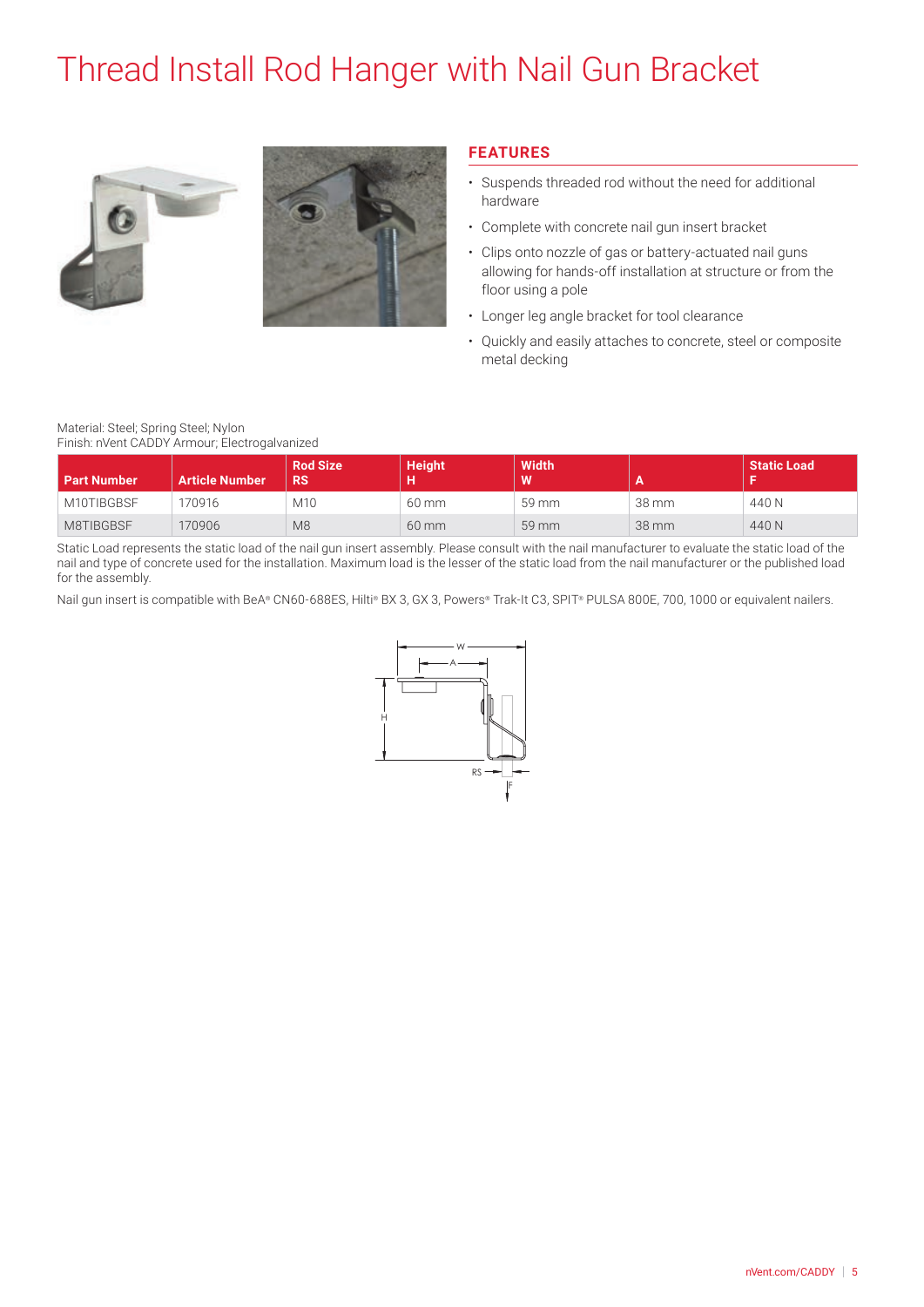### Nail Gun Insert





### **FEATURES**

- Clips onto nozzle of gas or battery-actuated nail guns allowing for hands-off installation at structure or from the floor using a pole
- Ideal for fastening junction boxes, electrical boxes and cable trunking
- Helps prevent damage when fastening to brittle materials
- Works with nVent CADDY Metal Pressure Clip
- Halogen free

#### Material: Nylon

| <b>Part Number</b> | <b>Article Number</b> | <b>Hole Size</b><br><b>HS</b> | <b>Diameter</b><br>Ø | <b>Height</b>       |      |
|--------------------|-----------------------|-------------------------------|----------------------|---------------------|------|
| <b>IGBSF</b>       | 182052                | 3 mm                          | 19 mm                | $8.5 \,\mathrm{mm}$ | 6 mm |



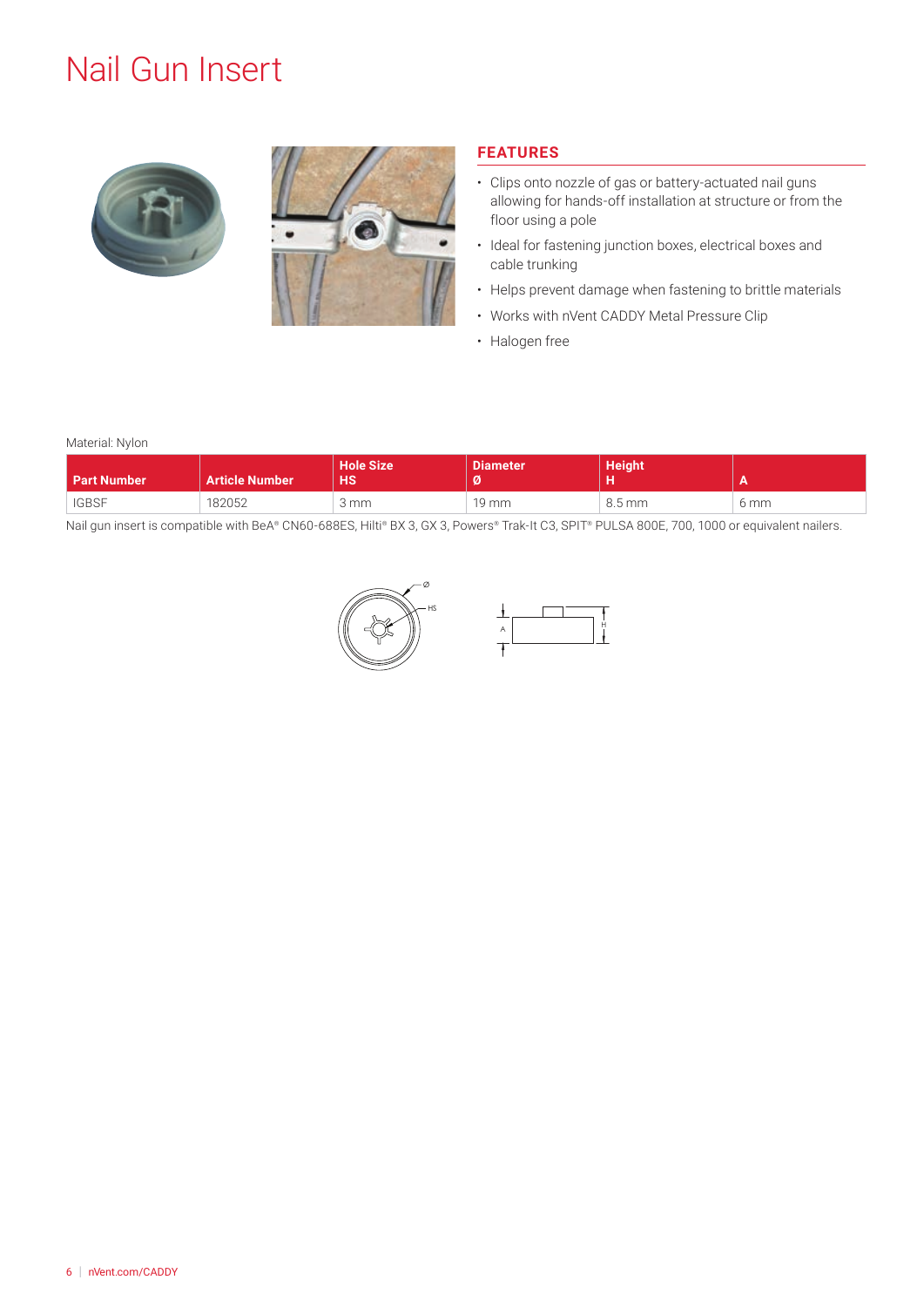### Metal Pressure Clip





### **FEATURES**

- Ideal for smaller runs of cable
- Flexible clip retains shape and allows for cables to be inserted after installation
- Rounded edges help prevent cable damage
- Cables are neatly installed providing a consistent and professional appearance
- Low-profile allows for installations in tight spaces

#### Material: Spring Steel Finish: nVent CADDY Armour

| <b>Part Number</b> | <b>Article Number</b> | <b>Cable Capacity</b> | Diameter<br>Ø | <b>Hole Size</b><br><b>HS</b> | Length                |
|--------------------|-----------------------|-----------------------|---------------|-------------------------------|-----------------------|
| PKM10H3            | 182044                | 10                    | 10 mm Max     | 4.8 mm                        | $171.5 \, \text{mm}$  |
| <b>PKM16H3</b>     | 182046                | 16                    | 10 mm Max     | $4.8$ mm                      | $233.5 \,\mathrm{mm}$ |

Supports cable diameters up to 1/2" (13 mm) when installed with a standard 1/4" (6 mm) washer.